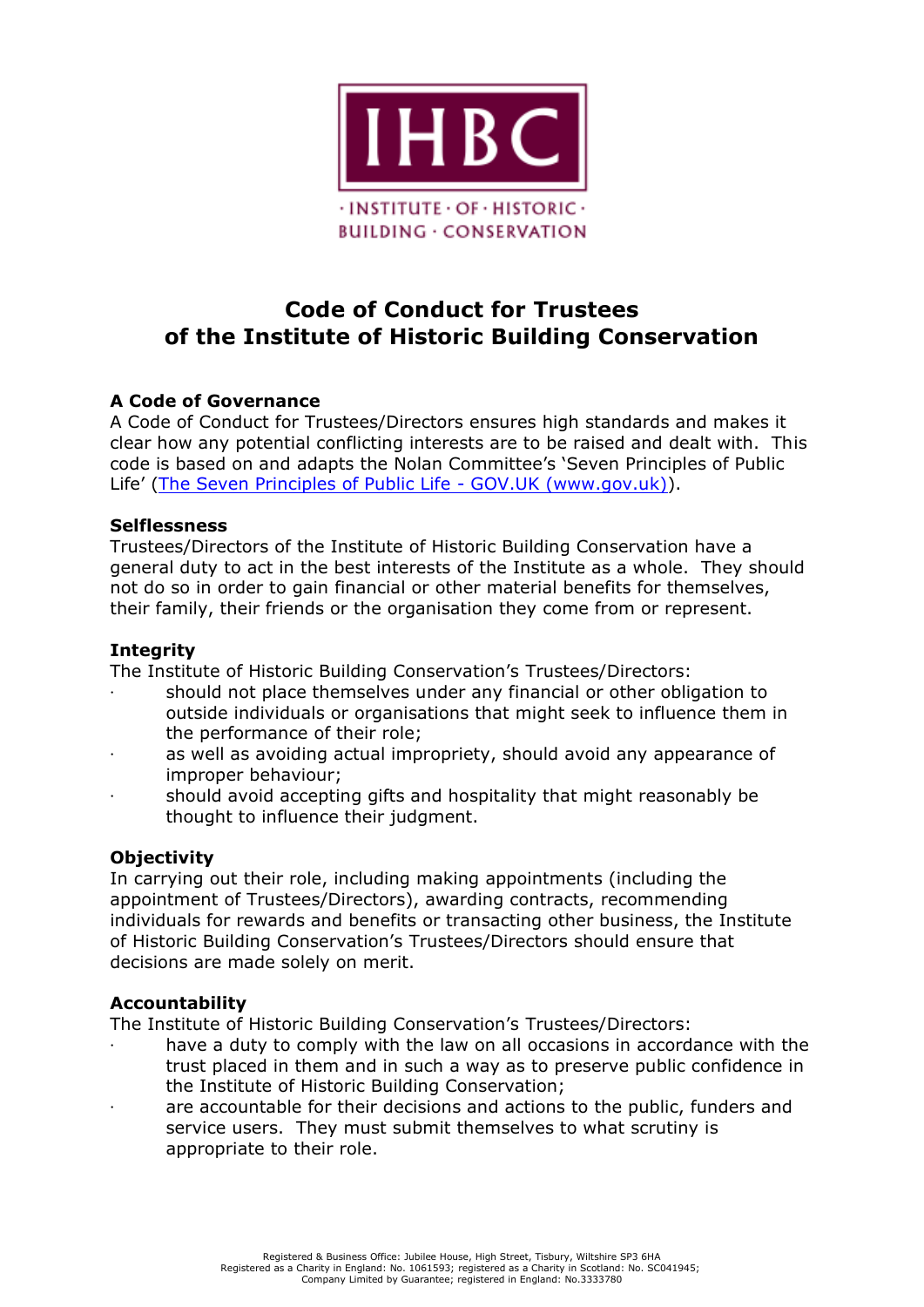### **Openness**

The Institute of Historic Building Conservation's Trustees/Directors:

- · should ensure that confidential material, including material about individuals, is handled in accordance with due care;
- should be as open as possible about their decisions and action that they take. They should give reasons for their decisions and restrict information only when the wider interest clearly demands.

#### **Honesty**

The Institute of Historic Building Conservation's Trustees/Directors:

have a duty to declare any interests relating to their trustee/director role and to take steps to resolve any conflicts that may arise. Where private interests of a trustee/director conflicts with their trustee/director duties, he/she must resolve this conflict in favour of the trustee/director role; · must make relevant declarations of interest in the different circumstances and roles they play both with and outside the Institute of Historic Building Conservation.

### **Leadership**

The Institute of Historic Building Conservation's Trustees/Directors:

· should promote and support the principles of leadership by example; must respect the role of the Chair person. There will be circumstances under which trustees/directors will be working directly with Institute of Historic Building Conservation staff. Guidelines for such working relationships must be clear to both staff and trustees/directors and, when these occasions arise, the Chair person should be informed in advance.